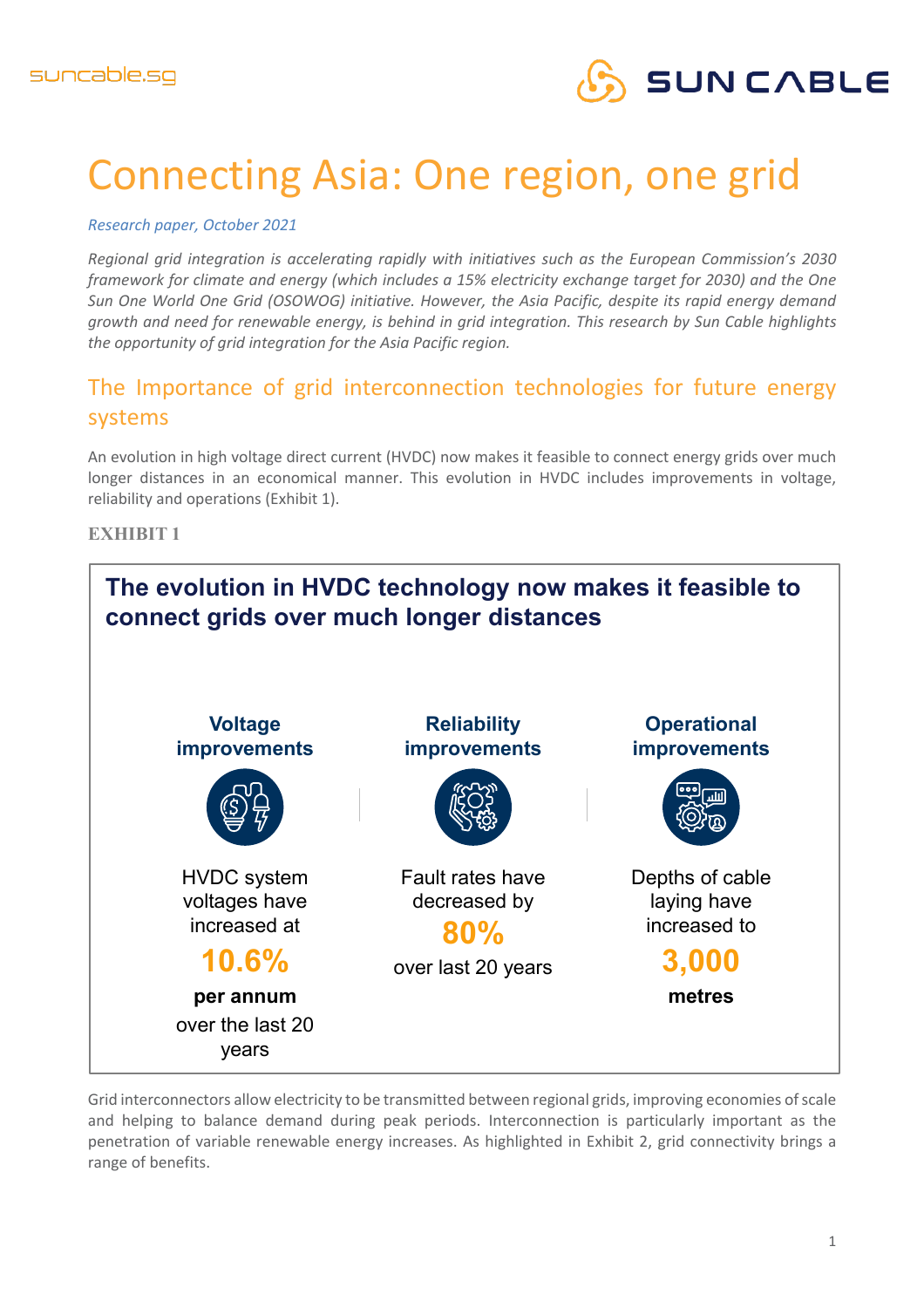



**EXHIBIT 2**



Grid connectivity is particularly beneficial in Asia for several reasons:

- **Leveraging the region's diverse renewable energy assets**. The Asia Pacific has vast amounts of renewable energy potential. Take Southeast Asia for example. As a region, Southeast Asia has the potential to be the largest geothermal energy hub in the world, thanks to significant geothermal endowments in Indonesia and the Philippines. Indonesia alone has 29 GW in geothermal potential that it is currently developing<sup>1</sup>. Southeast Asia also has the potential to account for 16 percent of global estimated hydropower production capacity by 2050. Regional power integration can support renewable energy development by aggregating output over a large geographic region and deploying a mix of renewable technologies to help reduce the variability of renewable power supply and increase the resilience of the system.
- **Significant cost savings.** There are large potential cost savings from grid integration, particularly by reducing the required generating capacity. Research by the Economic Research Institute for ASEAN and East Asia (ERIA) has estimated that there could be net savings to the ASEAN power system of up to **US\$9.1 billion** by 2035 through an integrated transmission system enabling the growth of

 $1$  ADB research: https://www.adb.org/news/features/developing-indonesia-s-geothermal-power-potential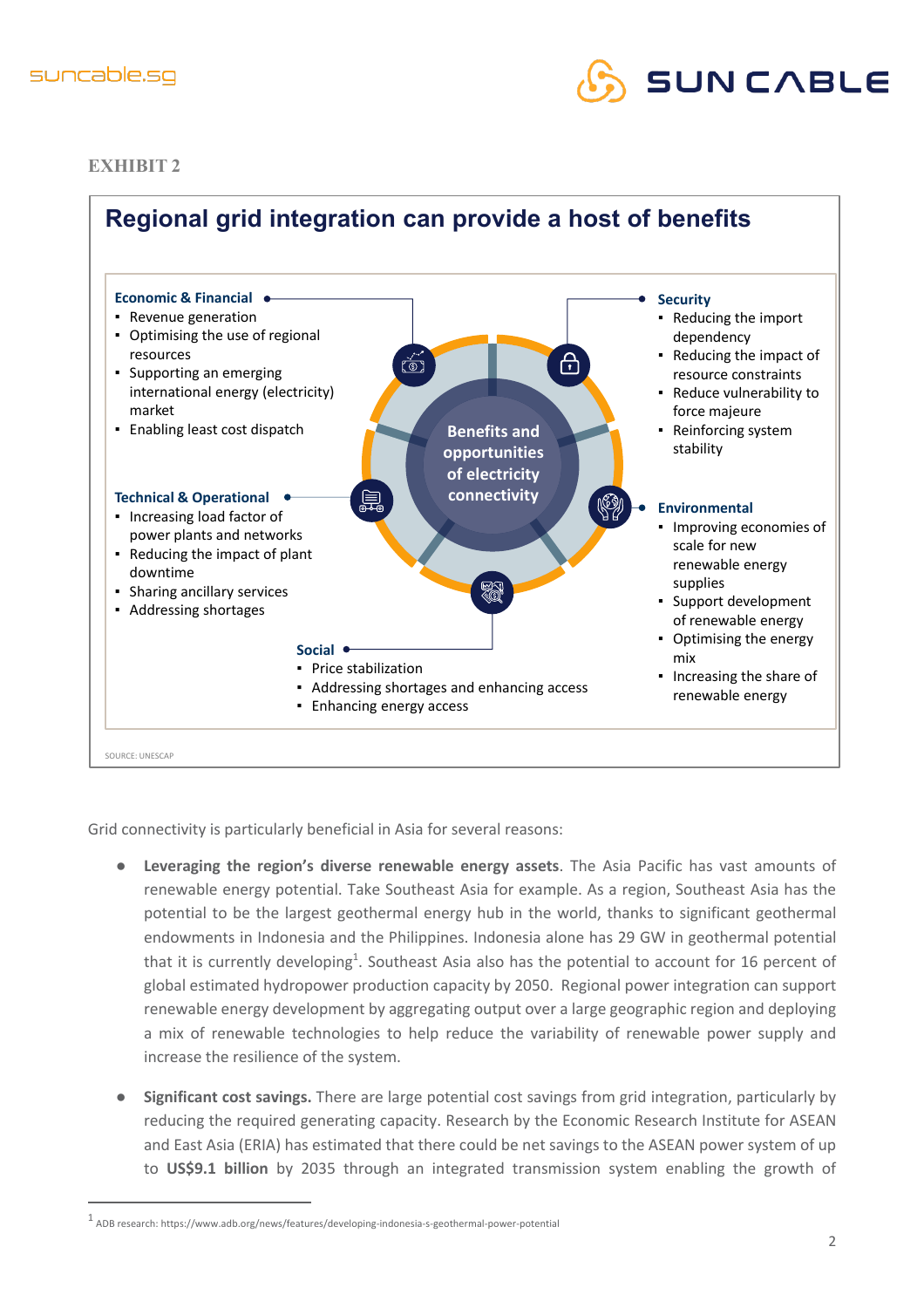

renewables.<sup>2</sup> An integrated transmission system will lead to lower O&M costs due to reduced labour costs, material repair costs, and travel costs. Additionally, in the "no-grid" case, countries such as Singapore and Brunei with smaller transmission systems relative to the scale of the installed generation, require higher reserves. However, with the integrated power grid, lower supply reserve margins are required for the same 24-hour loss of load expectation, thereby reducing costs. Previous research work by the Asian Development Bank (ADB) investigated the economic costs and benefits arising from electricity interconnection and trade between the countries of South Asia and between South Asia and the Central Asian region bordering Afghanistan. This study evaluated six existing or planned transmission interconnections between India and Bhutan, Nepal, Sri Lanka, Bangladesh and Pakistan as well as between Pakistan and Afghanistan. The study demonstrated clear benefits, including lowering of electricity costs and required generating capacity, and create annual benefits of **US\$3.9 to \$4.1 billion**. 3

- **Reducing carbon emissions and air pollution.** An integrated grid will facilitate the use of renewable sources of energy for electricity generation, thereby reducing emissions and pollution. The renewable electricity component of the total ASEAN electricity supply is forecast to be between 36 percent to 52 percent by 2040 under the ASEAN member states target scenario (ATS) and ASEAN progressive scenario (APS) respectively, in the fifth ASEAN Energy Outlook. Hydro power is anticipated to be the dominant source of renewable electricity followed by Solar PV. Per capita greenhouse gas emissions will increase by a factor of 1.5 and 1.2 under ATS and APS respectively, versus 1.9 under business as usual. This equates to 2,168 million tonnes of CO2e under APS versus 3,460 million tonnes of CO2e under business-as-usual in 2040. The difference in CO2e emissions between the business-as-usual and APS scenario is equal to the greenhouse gas emissions produced by almost 300 million vehicles annually.
- **Strengthening public finances.** Enhancing competitive renewable electricity generation can help reduce the need for expensive energy subsidies in Asia. The International Energy Agency (IEA) estimates that APAC countries spent at least US\$78 billion on fossil fuel subsidies in 2019. US\$61 billion was spent on oil products with the rest being spent on coal, electricity and gas. As more sectors of the economy electrify their energy demand (e.g., by transitioning ICE vehicles to Electric Vehicles) , the need for fossil fuel subsidies is likely to reduce thereby strengthening the fiscal position of these countries.

### Grid connectivity in Asia is behind Europe

Grid integration in the Asia Pacific region currently is behind other regions of the world. For example, 70% of HVDC cable demand from 2022-25 is forecast to be in Europe (Exhibit 3).<sup>4</sup> In Europe,  $\sim$ 11.5% of electricity generated is traded among member states. In Asia this number is only ~0.3%. Many large economies such as Korea, Japan, Australia, do not have electricity import- export at all, and China imports only 0.1% of its total generation (Exhibit 4).

<sup>2</sup> Economic Research Institute for ASEAN and East Asia (2014), Investing In Power Grid

Interconnection In East Asia. Available at: http://www.eria.org/RPR-FY2013-23.pdf

<sup>3</sup> Asian Development Bank (2015), *Cross-border power trading in South Asia: A techno economic rationale*. Available at: https://www.adb.org/sites/default/files/publication/173198/south-asia-wp-038.pdf

<sup>4</sup> Data from 4C Offshore Global Cable and Offshore Wind Projects Database, Global Data Upcoming Interconnections projects, Amplitude; Sun Cable analysis.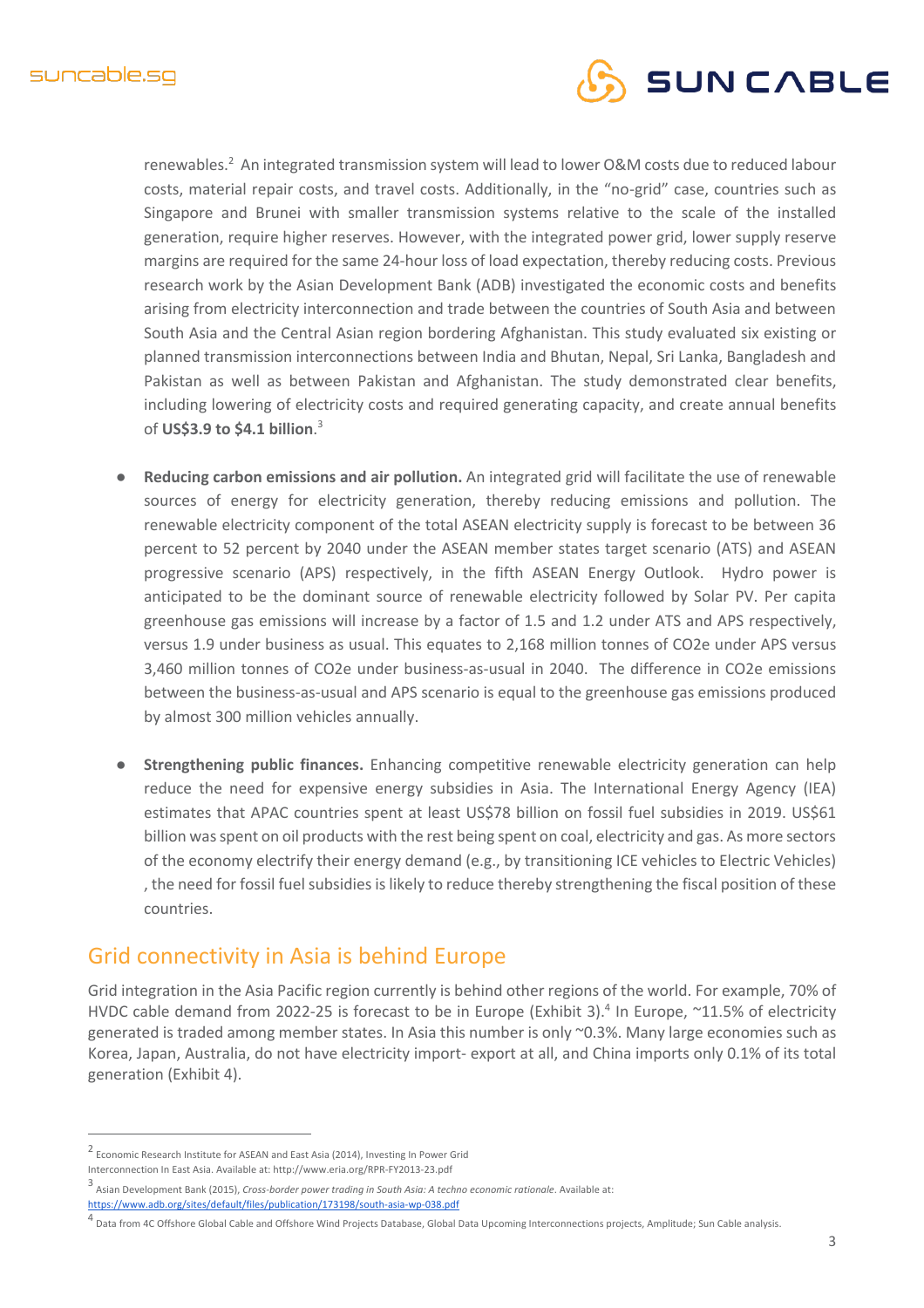



#### **EXHIBIT 3**



#### **EXHIBIT 4**

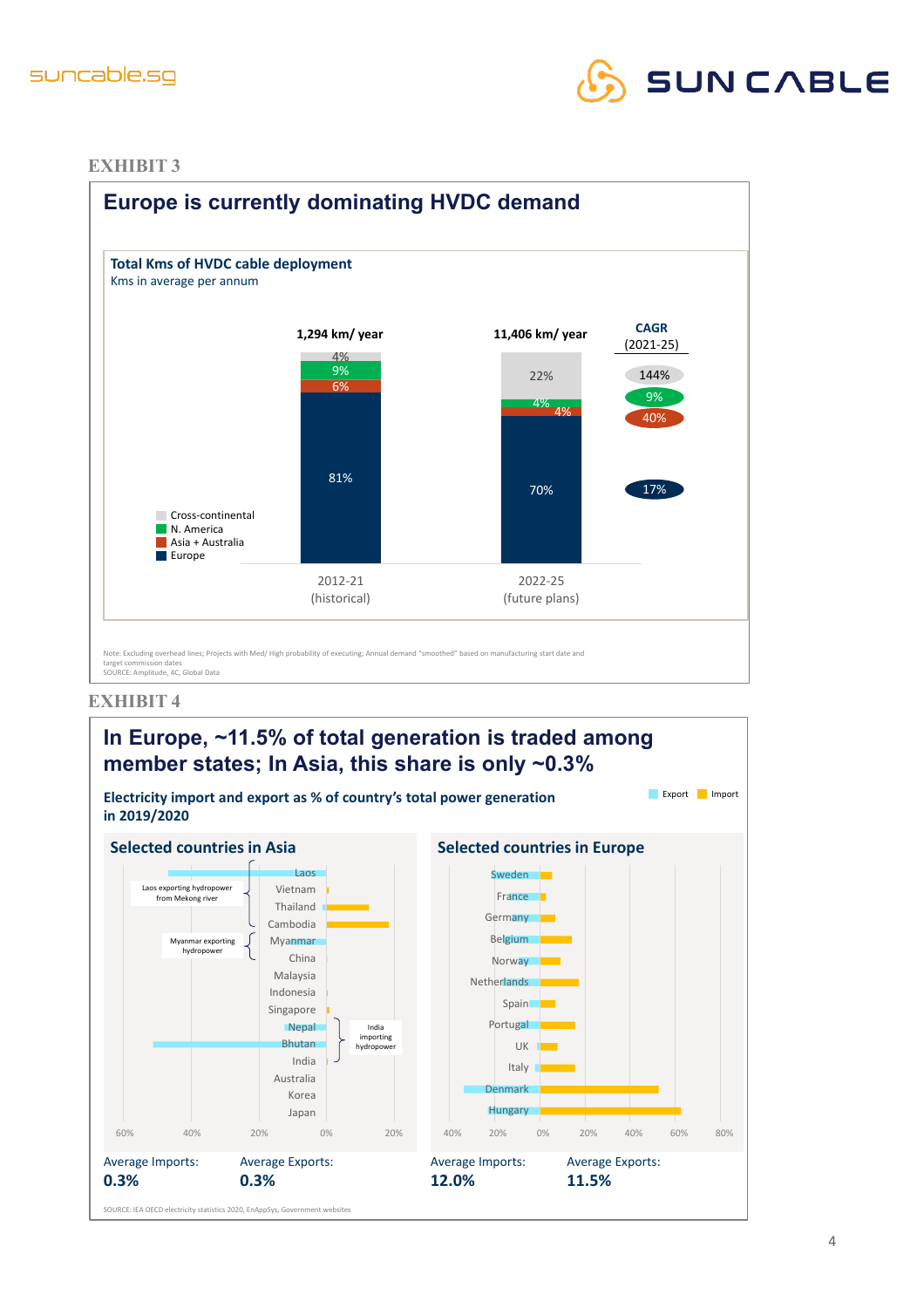

Moreover, export of electricity primarily takes place between neighbouring countries on a long-term bilateral basis. For example, India imports electricity from neighbouring Nepal and Bhutan, Laos exports almost half of its hydropower generated on the Mekong River to neighbouring countries – Thailand, Cambodia, Vietnam etc. Laos exported ~24TWh or \$1.33B in 2019, making it the 9th largest exporter of electricity in the world (more than Russia or Netherlands with ~20TWh of export). However, even with this volume the grid development is slow in comparison - Laos currently supplies electricity mostly via a 115- 230kV transmission lines (500kV export lines only exist between Laos and Thailand) $5$ .

On the other hand, in Europe, interconnectors are supporting a much more robust electricity market enabling day- ahead/ intra- day trading, efficient price discovery, load- balancing and integration of intermittent supply from renewables. It took Europe more than 40 years to develop its system. In 1980, the amount of electricity import / export stood at ~100TWh, it has since quadrupled reaching >400TWh in 2019. However, due to the greater maturity of the HVDC manufacturing industry, it is possible to do this transformation 2x faster, achieving similar results to Europe within two decades (provided there is appropriate support).

## The potential upside from grid connectivity in Asia is significant

As a thought experiment, we estimated the potential benefits to the Asia Pacific region if by **2040** we could match Europe's **2020 target** of cross-border electricity trade of 10% (which they have currently exceeded) and potentially achieve 15% (the **EU target in 2030**). This would achieve the following benefits:

- **Large new electricity market.** Approximately 2,150 3,225 TWh of electricity in Asia Pacific<sup>6</sup>would be traded. Based on current retail electricity prices in each market, this is an annual market opportunity of US\$329-493 billion. There are large economic multipliers from this. For example, the indirect (linked to supply chain inputs) and induced benefits (linked to demand it creates downstream, including from wages) could be **7.5x** this **number**.
- **Investment and jobs.** The investment associated with just the transmission component of this would be roughly US\$77-116 Billion.<sup>7</sup> This is an underestimate of the capital investment as it ignores the renewable energy, battery investment, voltage source converter investment, etc. Based on a job's multiplier from renewable energy projects, this could create approximately 580,000 - 870,000 jobs. Applying the same multiplier of 7.5 for induced indirect and induced spending, this level of investment could trigger approximately US\$580-870 billion in economic activity in Asia Pacific.

<sup>5</sup> The Study on Power Network System Master Plan in Lao People's Democratic Republic by Japan International Cooperation Agency, Henry Stimson Center.

<sup>6</sup> Refers to ASEAN, Japan, South Korea, Taiwan, India, Sri Lanka, Pakistan, Bangladesh, Nepal, Bhutan, China, Australia, and New Zealand.

<sup>7</sup> Assuming capex of ~ \$30/MWH for HVDC and UHVDC lines.